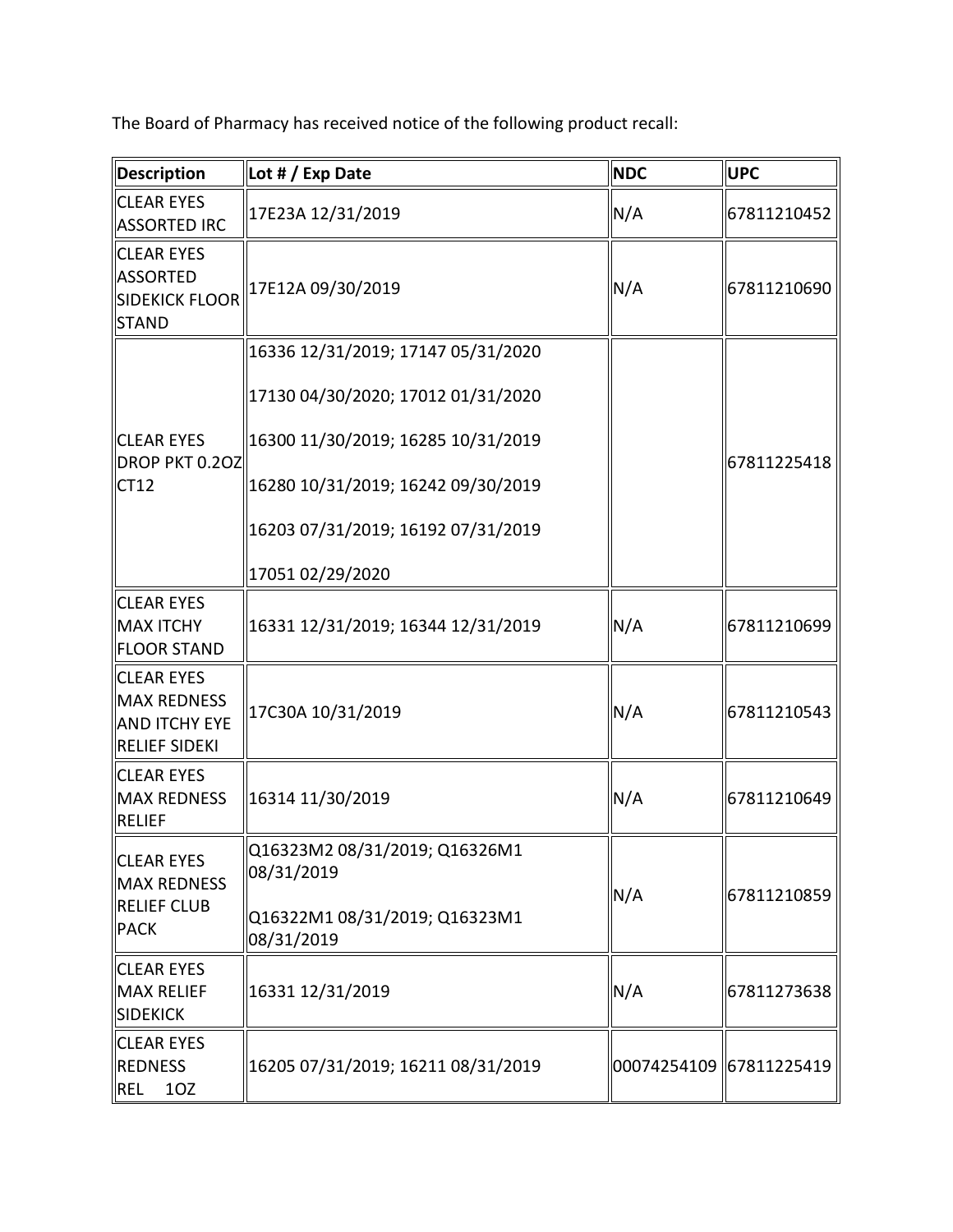| Description                          | Lot # / Exp Date                                             | <b>NDC</b>              | <b>UPC</b>  |  |
|--------------------------------------|--------------------------------------------------------------|-------------------------|-------------|--|
| <b>CLEAR EYES</b><br><b>REDNESS</b>  | 16216 08/31/2019; 16195 07/31/2019                           | 67172541501 67811225415 |             |  |
| <b>REL 0.50Z</b>                     | 16211 08/31/2019                                             |                         |             |  |
| <b>CLEAR EYES</b><br>REDNESS RELIEF  | 17130 04/30/2020; 17051 02/29/2020                           | N/A                     | 30074254128 |  |
| <b>CLUB PACK</b>                     | 16242 09/30/2019; 16280 10/31/2019                           |                         |             |  |
| <b>CLEAR EYES</b><br><b>CLUBPACK</b> | Q16263B1 08/31/2019; Q162300D1<br>08/31/2019                 |                         |             |  |
|                                      | Q16260B1 08/31/2019; Q16299D2 08/31/2019                     |                         | 67811210552 |  |
|                                      | Q16337D1 08/31/2019; Q16261B1 08/31/2019                     |                         |             |  |
|                                      | Q16344D1 08/31/2019; Q16343D1<br>08/31/2019                  |                         |             |  |
|                                      | REDNESS RELIEF   Q16340D1 08/31/2019; Q16336D1<br>08/31/2019 | N/A                     |             |  |
|                                      | Q16309D1 08/31/2019; Q16308D1<br>08/31/2019                  |                         |             |  |
|                                      | Q16303D1 08/31/2019; Q16302D1<br>08/31/2019                  |                         |             |  |
|                                      | Q16301D1 08/31/2019; Q16342D1<br>08/31/2019                  |                         |             |  |
| <b>CLEAR EYES</b>                    | 17051 02/29/2020; 17130 04/30/2020                           |                         |             |  |
| REDNESS RELIEF<br><b>POCKET TRAY</b> | 17147 05/31/2020                                             | N/A                     | 67811225418 |  |
| <b>CLEAR EYES</b>                    | 16247 08/31/2019; 16286 10/31/2019                           |                         |             |  |
| <b>REDNS REL MAX</b>                 |                                                              |                         | 67811266577 |  |
| 0.50Z                                | 16234 08/31/2019; 16314 11/30/2019                           |                         |             |  |
|                                      | 16302 11/30/2019; 16331 12/31/2019                           |                         |             |  |
| <b>CLEAR EYES</b>                    |                                                              |                         |             |  |
| SEASONAL<br><b>REL 0.50Z</b>         | 16344 12/31/2019; 17011 01/31/2020                           | 00074659201 67811265920 |             |  |
|                                      | 17016 01/31/2020                                             |                         |             |  |